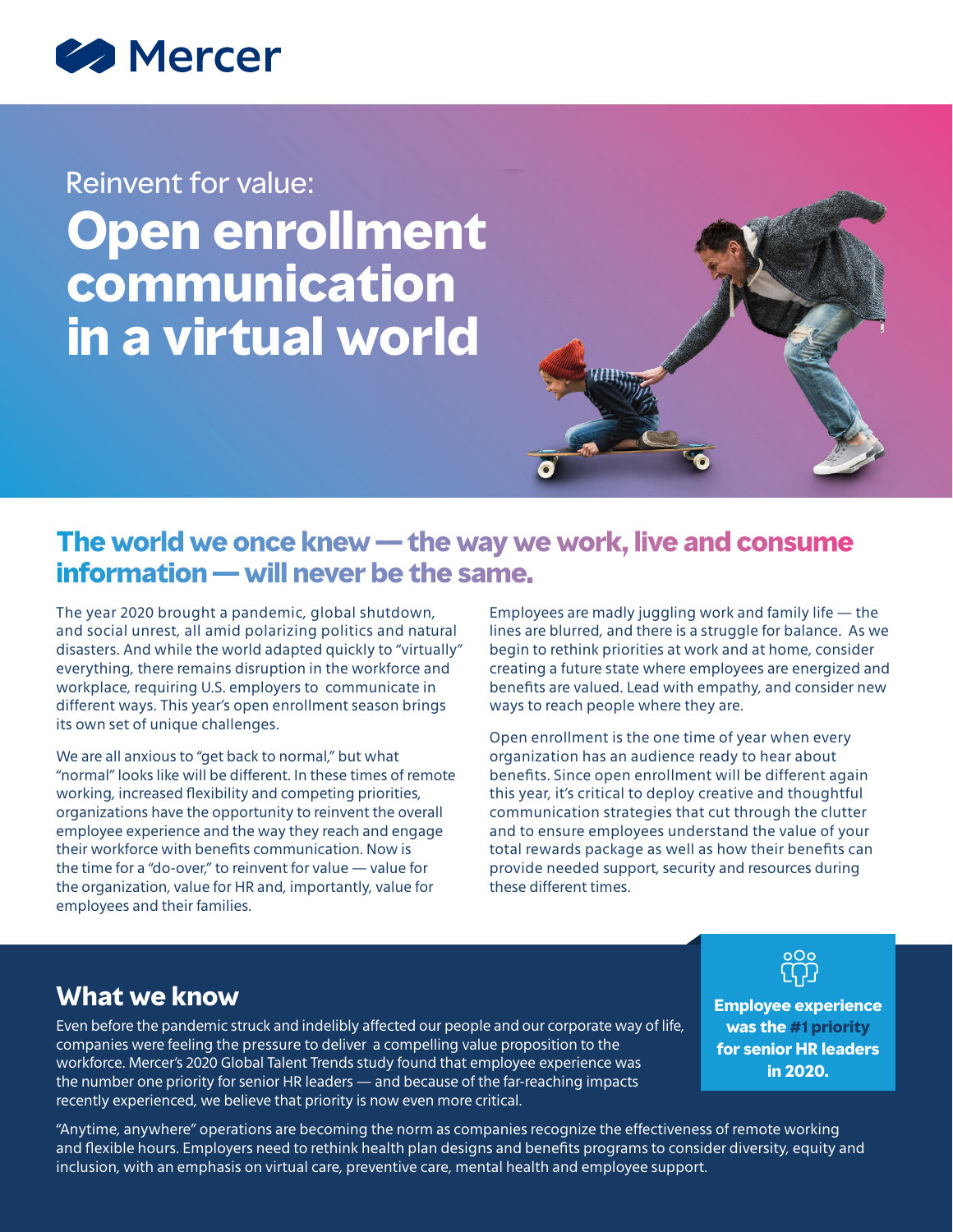# **How we respond**

#### **Be creative — use effective methods to engage employees and communicate critical information in a virtual world.**

Companies that rely on doing things the same old way will find that their communication misses the mark and employees are not engaged. So what's a company to do?

#### **According to recent Mercer survey, the top 3 changes that companies plan to make to this year's open enrollment are:\***

- Use different media and communication channels
- Create new messaging to help employees consider their benefit choices
- Implementation of a virtual health fair

#### **Get personal.**

Many employers are moving away from a "one size fits all" communication approach. Instead, messages, images and stories can be tailored and targeted to employees in a variety of ways — whether that's current plan elections, age range, gender or consumerism patterns.

Another way to get personal with employees is to deliver communications that are relatable and useful. Self-recorded testimonials, self-driven decision tools and branding that embodies the heart of the organization all create the opportunity for employees to feel a personal connection.

#### **Say less, show more.**

Understanding benefits is not easy. Think about how you can tell the story with visuals. The use of icons, images and infographics can help simplify complex concepts around how plans — such as a Health Savings Account — work.

Digital presentations with recorded narration and engaging animation can do the trick. Consider providing a modern, self-paced e-learning experience through courses with videos, quizzes and gamification.

To keep benefits and other rewards top of mind year-round, total rewards websites help communicate the full range and value of an employee's pay and benefits. Use dashboards to summarize information and make key rewards information easy to identify.

#### **Engage in two-way communications.**

Do you know what is on your employees' minds leading into this enrollment season? What about managers, the all-important link to the workforce? Or leaders — what keeps them up at night? Using pulse technology or some other sensing mechanism can be a great way of uncovering and dealing with those burning questions.

Consider hosting live sessions where leaders are available to answer questions. Implement virtual office hours through a platform suchas the Mercer Virtual Benefits Fair, where employees and family members can learn about benefits and participate in live chats and webinars with HR and plan provider partners.

#### **Provide consumer-grade digital tools.**

With people now working from home (or wherever they have a good Wi-Fi connection), employers need to be creative in getting enrollment information into their hands. Help employees experience your benefits, and focus on their health in the same ways that they engage in the consumer world — via smartphones, tablets and laptops. Open enrollment is a great time to rethink your media and communication channels, to consider the timing and the look and feel of your communication pieces.